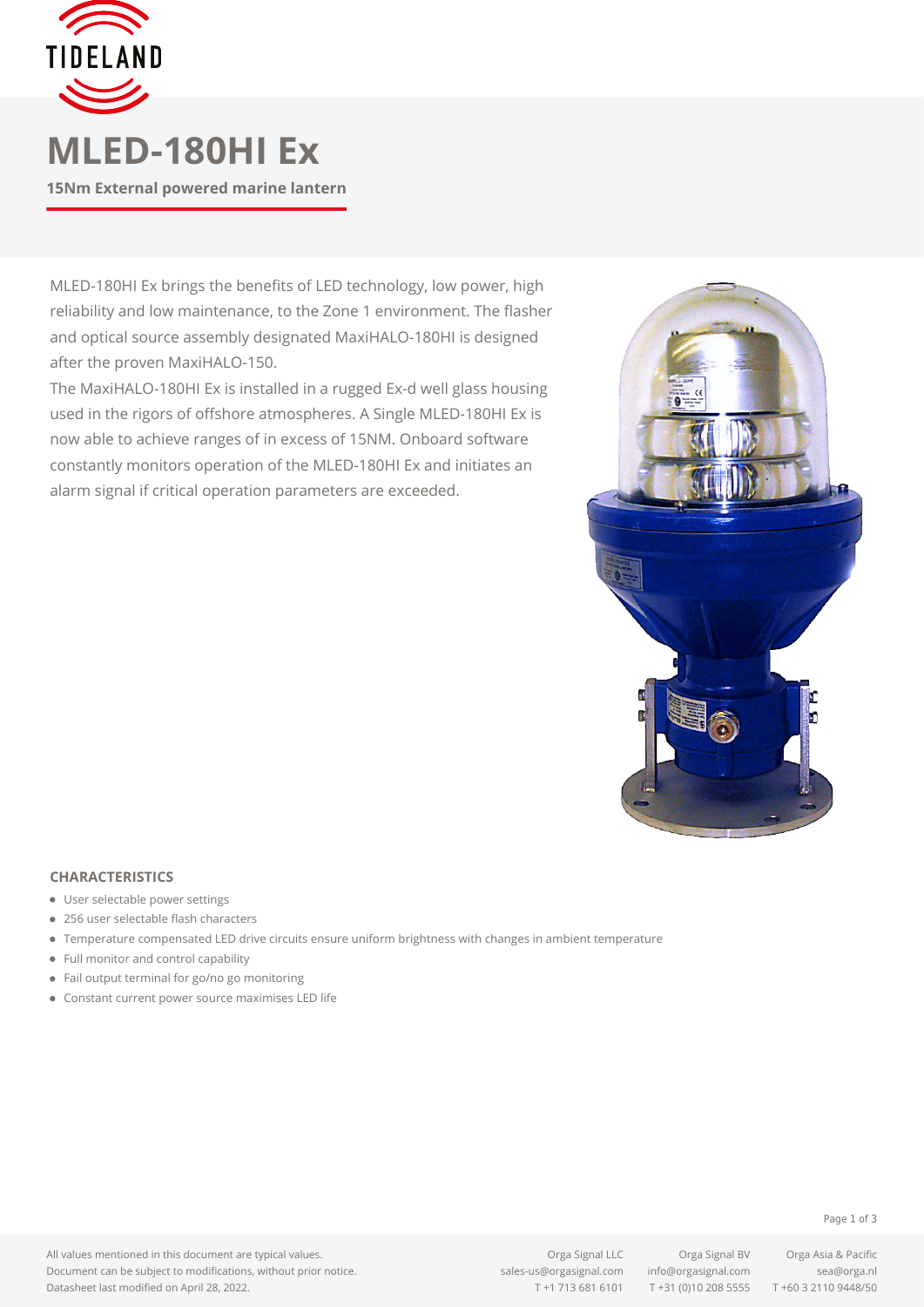

## **MLED-180HI Ex**

**15Nm External powered marine lantern**

| <b>Input Voltage</b>         | 9-36v DC                                                                                |
|------------------------------|-----------------------------------------------------------------------------------------|
| Average Power Consumption    | $<$ 40W                                                                                 |
| Quiescent Current            | < 7mA                                                                                   |
| Visibility                   | 360° horizon (omnidirectional)                                                          |
| Vertical Divergence          | $4.3^\circ$                                                                             |
| Monitor and Control          | Capable                                                                                 |
| Flash Codes                  | 256 codes                                                                               |
| Synchronization              | Hardwire - Optional Onboard GPS                                                         |
| Sunswitch Threshold          | Variable                                                                                |
| Weight                       | 15kg (33lb)                                                                             |
| <b>Operating Temperature</b> | -35° C to +60° C                                                                        |
| Relative Humidity            | 100% condensing                                                                         |
| Atmosphere                   | Rated for operation in salt air                                                         |
| Wind                         | Designed to withstand speeds in excess of 320 km/h (200 mi/h)                           |
| IP Rating                    | <b>IP66</b>                                                                             |
| Base                         | Polyurethane Painted Cast Aluminum                                                      |
| Outer Lens                   | <b>Tempered Glass</b>                                                                   |
| Certification                | INERIS 01 ATEX 0019X II2GD Ex db eb IIC T4 Gb -35 to +60°C<br><b>IECEX INE 15.0031X</b> |

NOTE: Specifications are subject to change.

All values mentioned in this document are typical values. Document can be subject to modifications, without prior notice. Datasheet last modified on April 28, 2022.